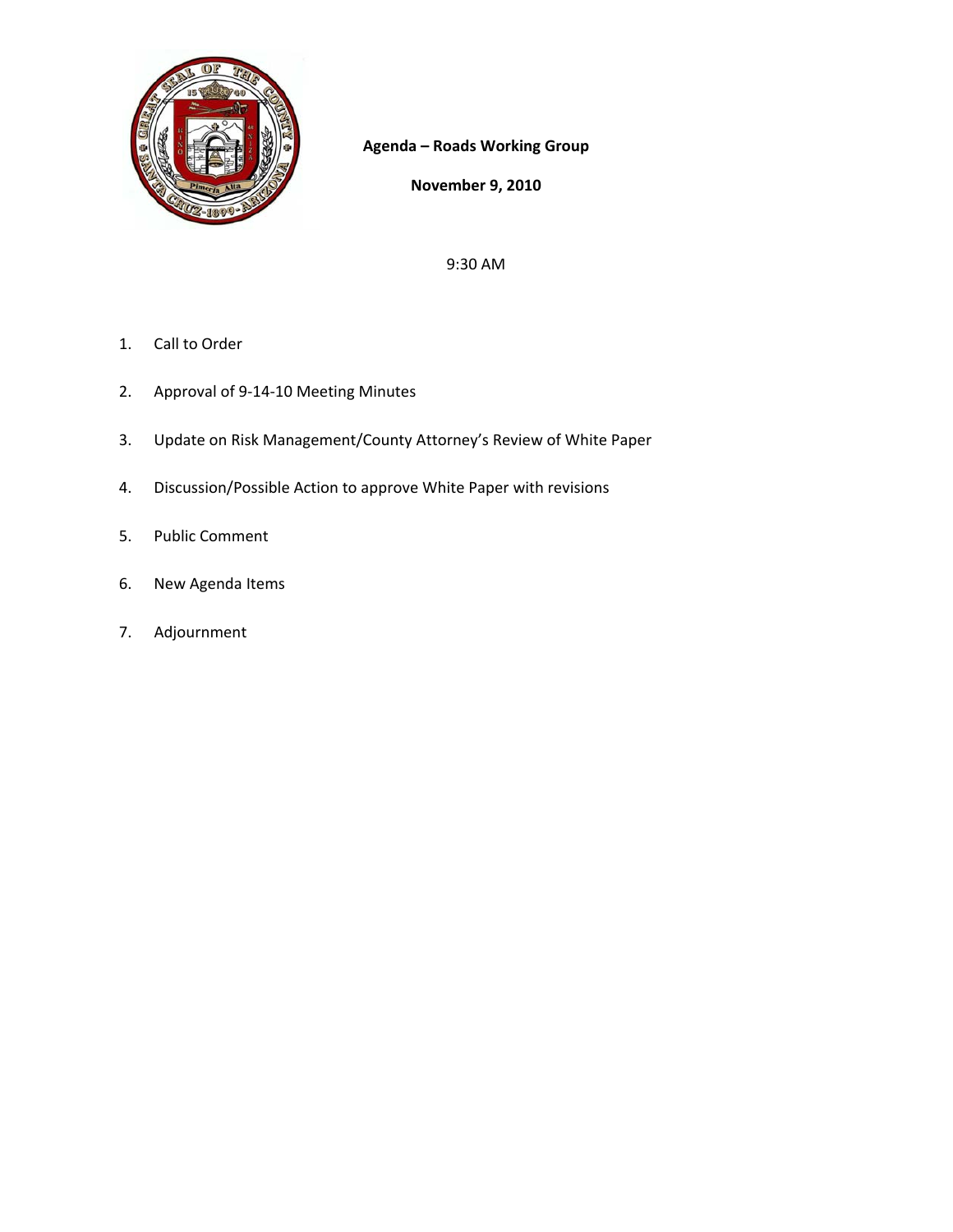## MEETING ROAD WORKING GROUP

September 14, 2010

Present: Jake Brown, Nancy Pottinger, Mike Bader, Lyle Miller. Frank Vasquez, Scott Altherr, Norma Northcross

August 17, 2010 study session minutes were approved unanimously

Scott Altherr summarized the previous meeting for the members that were not present

The committee members started reviewing the White Paper with all the consensus added (changes recommended during the previous meeting).

- Nancy mentioned that we maybe need to define the primitive road designation within the body of the white paper
- Encourage the Board of Supervisors Lobbying group – to get more HURF money There will be a reduction of Funds because of Green/electric cars, use less fuel, will get us less HURF money
- VLT (Vehicle License Plates) Public Works is only getting 30% 70% of these funds go to the general fund a bigger percentage should be utilized for road maintenance
- When the white paper is presented to the BOS it should be simple and concise

There was a motion to approve the paper with the minor revisions suggested during the meeting. Motion approved unanimously.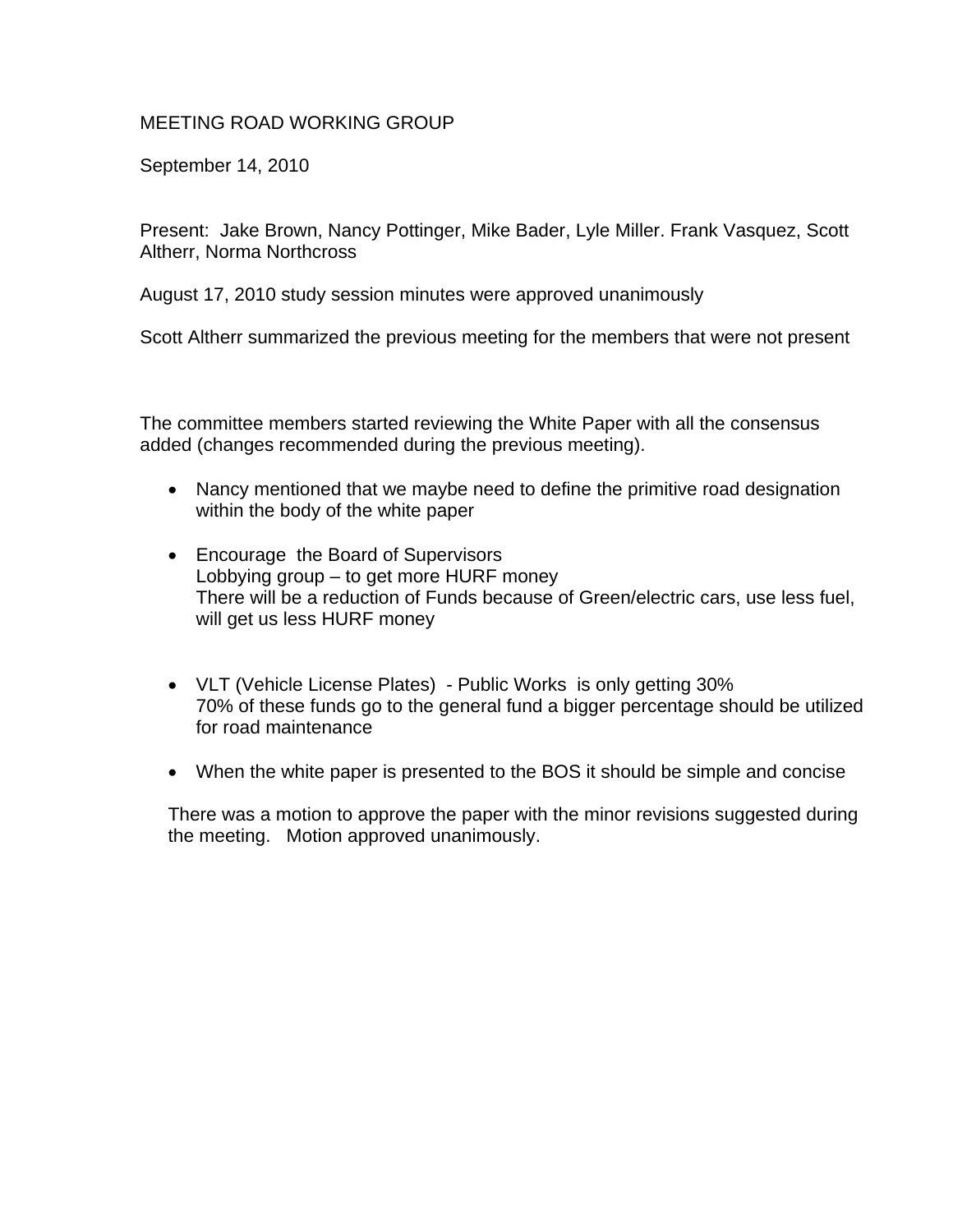# WHITE PAPER (draft -44-28 Sep-Oct 10)

SUBJECT: Santa Cruz County Roads Working Group Position Paper

### **STATEMENT OF THE PROBLEM:**

Santa Cruz County Board of Supervisors appointed a committee to recommend improvements in dealing with county road maintenance and funding.

#### **BACKGROUND:**

- 1. Issues arose at SCCBOS meetings in September 2009 regarding county road maintenance and costs. The initial focus was those unimproved dirt roads in Rio Rico undeveloped subdivisions which alone could consume much of the current county road maintenance budget and resources. To help analyze the situation, the SCCBOS appointed a committee to look for ways to deal with all County Roads, but most specifically those Rio Rico Roads that have never been maintained, without abandoning them; tasks include analyzing and recommending changes to operations/maintenance, dirt road standards, and identifying funding mechanisms which could be considered for the county.
- 2. The committee members were: Bill Cox, committee chairman; Jake Brown, member; Dr. Simon Escalada, member; Nancy Pottinger, member; Victor Fontes, member; Mike Bader, member; Lyle Miller, member; Frank. Vasquez, member; Paul Hathaway, member; and county representatives: Scott J. Altherr, SCC Public Works Director; *,*Norma Northcross Public Works. Monthly committee meetings were held from February to September 2010.

### **APPROACH TO THE TASK:**

1. Define the task.

The task was defined by the Board in a Study Session where they indicated that the desire of the Board was for the committee to research ways to keep the Rio Rico Roads that were proposed for abandonment and address the deficiencies and liability in some other way and to look at the County as a whole for ways to improve operations, maintenance, and reduce liability on roads.

2. Define the related issues.

Appendix A contains issues the committee considered being relevant to the task. The Committee gave a consensus on each issue. These issues were taken into consideration when solution options were prepared.

3. Analyze the data and prepare solution options.

Appendix B provides this analysis. Also it discusses the pros and cons of each option so that the decision maker can properly consider the factors and merits of each option.

4. Define the costs, funding, and existing County resources.

Appendix C provides the costs, budget funding, and resource allocation considerations that were utilized to arrive at the conclusions.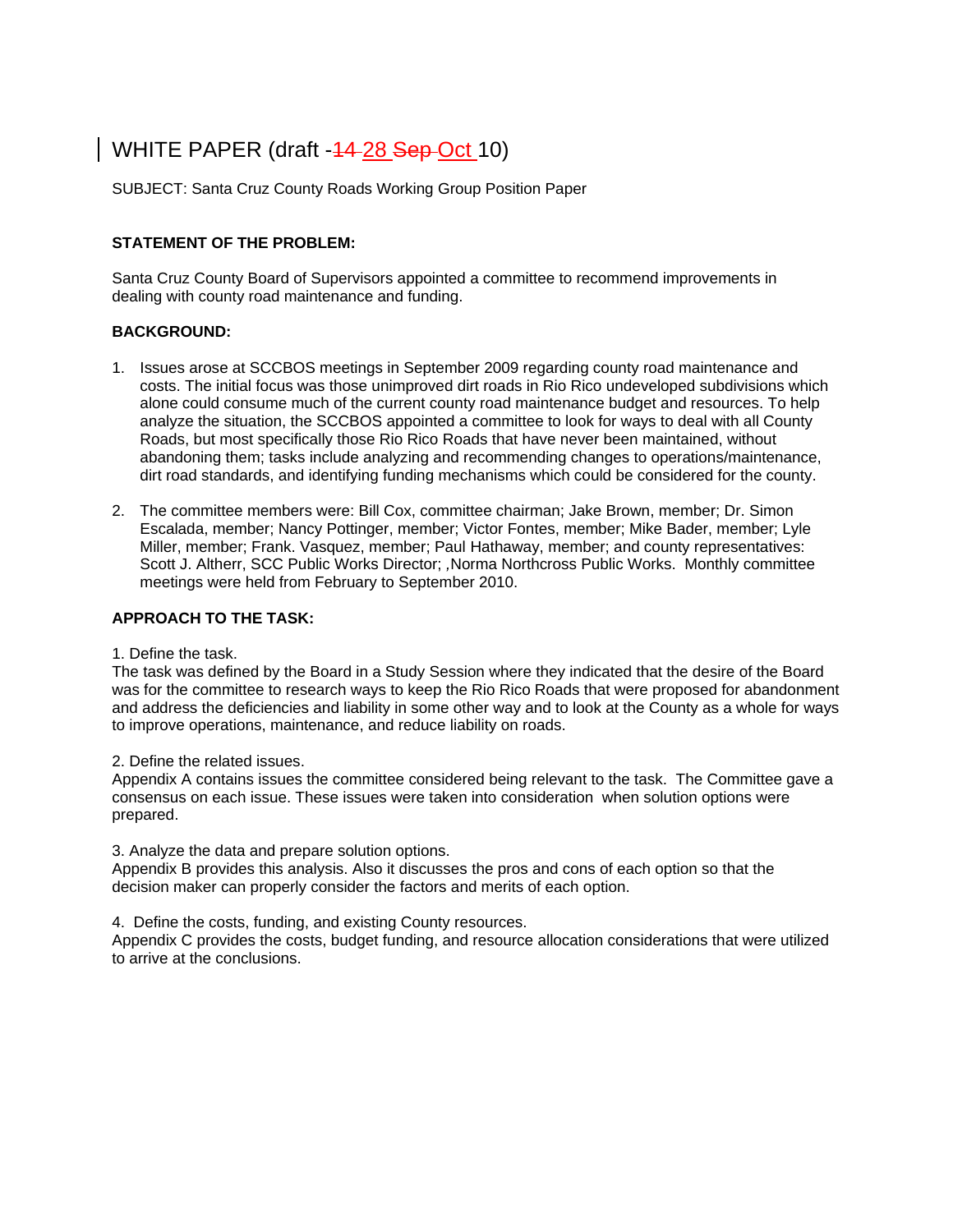### **CONCLUSIONS:**

Six solution options were prepared by the committee for consideration. They are identified in detail in Appendix B. They are also briefly summarized below.

Option #1: Status Quo: No further Consideration

Option #2: Change Standards: No further Consideration

Option#3: Overhaul Distribution of Maintenance: Committee Supports

Option #4: More Funding: Committee Supports

Option #5: Primitive Roads: Committee Supports

Option #6: Outsource Maintenance Work: Committee Supports with reservations

#### **RECOMMENDATIONS:**

The Committee recommends that the Board of Supervisors consider this Committee's position on the issues listed in Appendix A and adopt the recommendations provided in Appendix B allowing County Staff to begin implementing the changes needed to address the issues. More specifically, the Committees recommendations are:

- To support the Public Works Department in pursuing an overhaul to the distribution and allocation of department resources – including providing a consistent standard for maintenance across the County.
- To allow staff to reallocate Forest Fee funding and increase the Road Department's distribution. To pursue funding from DHS. To allow staff to bring an impact fee ordinance back to the Board for consideration. To distribute eligible maintenance costs to Flood Control. To distribute those uncaptured fleet maintenance personnel costs to other all benefitting departments.
- To utilize the "Primitive Road" designation to give access to property owners-and distinctly classify those roads that have no houses versus those that have residents currently living adjacent to them. Additional funding will be required to make certain primitive roads initially passable.
- To give the Public Works Department the flexibility to outsource work when cost effective; consider having a Job Order Contract (JOC) for small projects that County crews may not be equipped to handle or when crews are unable to depart from maintenance.

The Committee has provided a consensus on these Options in Appendix B which has more details on the pros and cons which were considered. The Committee recommends that the Board adopt this White Paper as a living document and bring it back to the Road Working Group for refinement when necessary. It is also recommended that the Roads Working Group stay intact and be available when the Board deems it necessary for them to explore additional issues or refine the existing document. It is recommended that the Board replace those members of the Committee that have fulfilled their task and do not want to commit to a longer term on the Committee.

#### **APPENDICES:**

APPENDIX A: ISSUES APPENDIX B: DATA ANALYSIS & SOLUTION OPTIONS APPENDIX C: COST & BUDGET INFORMATION **POWER** POINT PRESENTATION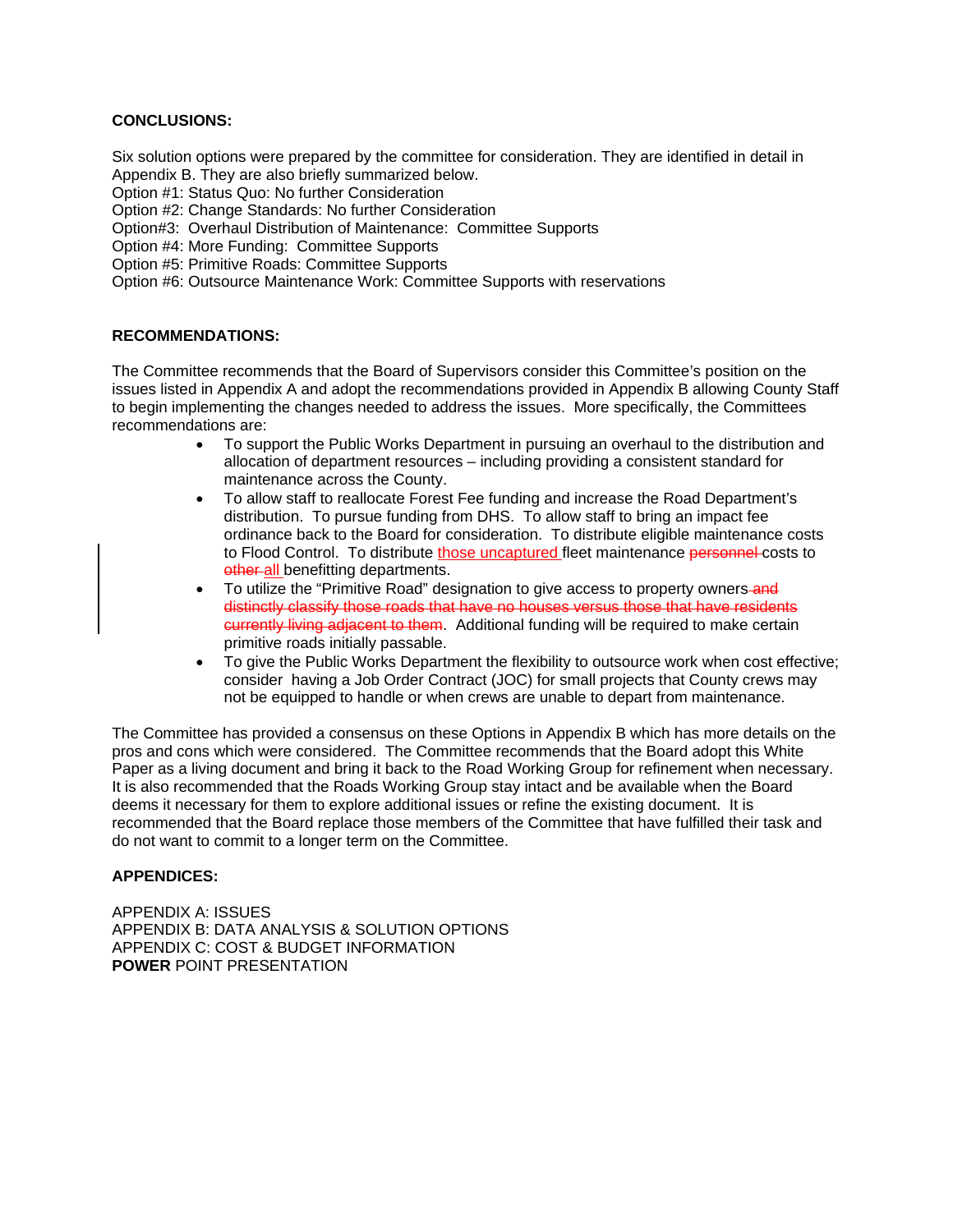**APPENDIX A**  ISSUES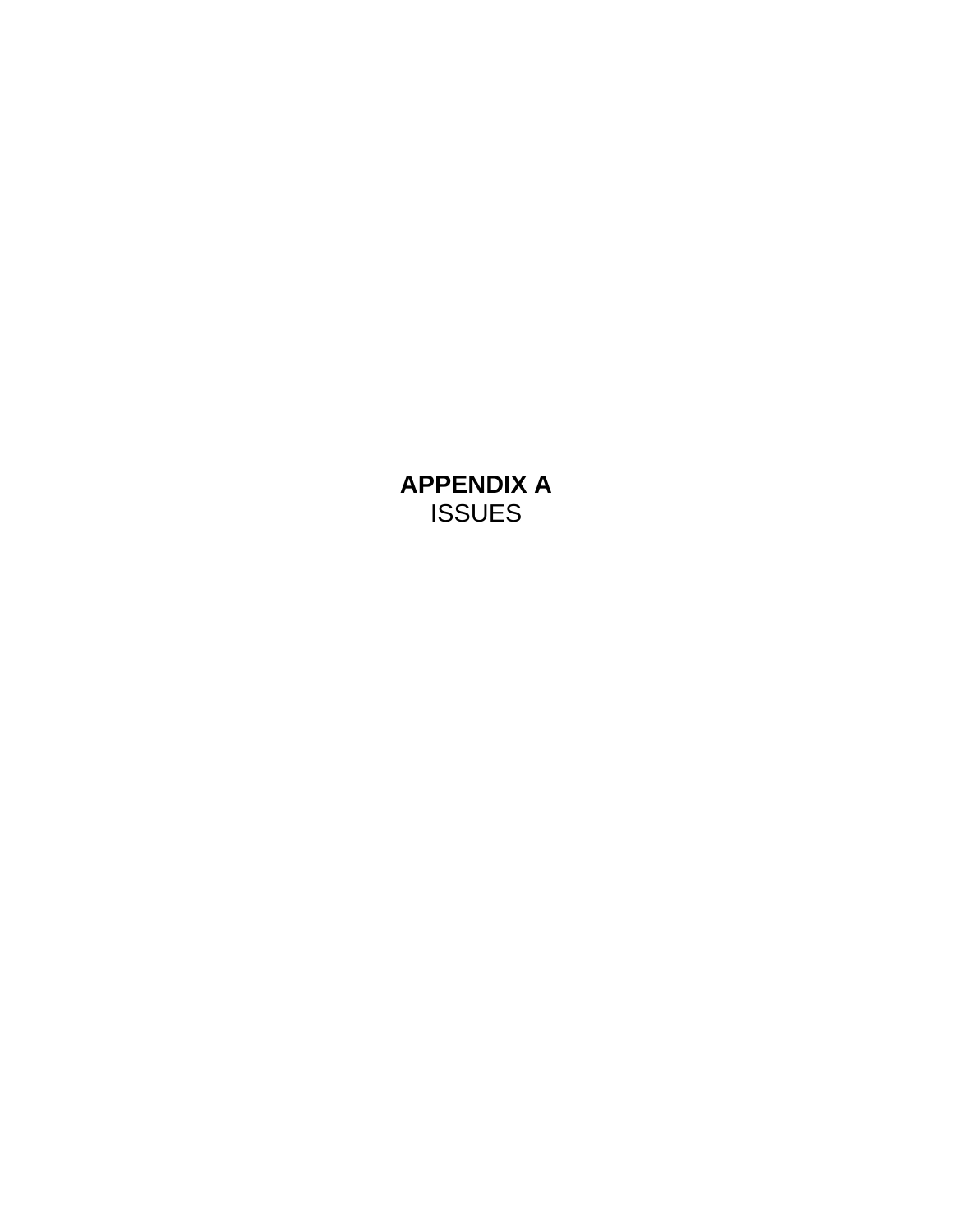#### APPENDIX A: ISSUES

- 1. Many roads were accepted into the County Maintenance System yet do not meet any standard and are many times not passable.
	- a. New homes are built on impassable roads and homeowners expect the County to construct the roads
	- b. The County cannot simply grade these roads many need to be constructed which is an expensive and time consuming effort.
	- c. The County has not brought the roads up to any standard in the past creating liability the minute they are opened for passage
	- d. The County has limited resources considering the reduction in force and over 35% reduction in HURF revenue
	- e. Constructing the roads to the County's adopted standard is not affordable yet a lawsuit due to the substandard condition is also not affordable

*Committee Consensus: Homeowners should be afforded access to their property, and all individuals/parties lawfully entitled to legal access including those lawfully doing business on the public right of way should be afforded access as well.*

- 2. Are the County's construction standards too High?
	- a. The ACIP audits the Counties annually on roads. They expect the Counties to take every step possible to reduce exposure to lawsuits by meeting standard of care.
	- b. There are no other Counties with a dirt-road standard.
	- c. Primitive Roads do not need to meet any standard

*Committee Consensus: The County should not adopt a dirt road construction/design standard; however it should consider the benefits of the primitive road designation.* 

- 3. The County's standard of maintenance is not consistent across the County. Level of maintenance is higher in certain locations for same classification of road.
	- a. Grading standard should be created for each classification of road to cultivate consistency countywide
	- b. Consider redistributing resources geographically based on need of department
	- c. Why is County blading Forest Service Roads with no funding from the Forest Service?

*Committee Consensus: Committee supports an even distribution of resources and a consistent maintenance standard for each classification of road. Committee supports the proposed grading standards in Table 3 of Appendix C.*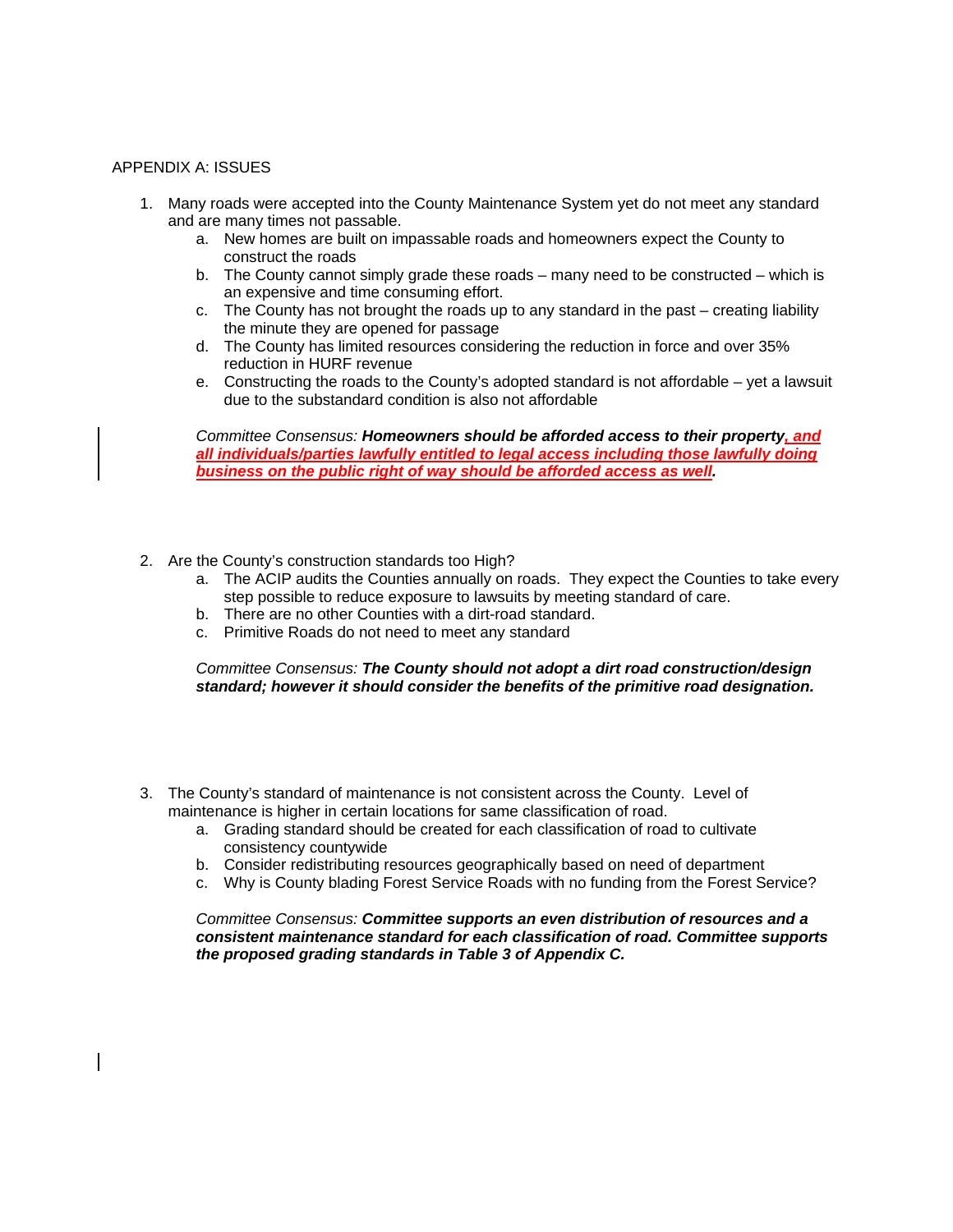- 4. The Road department does not receive any funding except HURF for maintenance of the roads.
	- a. HURF Revenue is down 30-35% and the State continues to sweep a portion for DPS.
	- b. HURF is also expected to fund annual personnel costs, a portion of Fleet Costs, and Indirect Costs.
	- c. Can more of Flood Control funding be used to supplement HURF especially when dealing with cleanup after storms?
	- d. Improvement Districts, while a funding avenue, would likely not garner support from the many out of town lot owners.
	- e. Improvement Districts must be initiated by the public and someone has to be willing to circulate petitions.
	- f. PILT and Forest Fees money, although eligible to be used on roads, are currently not being distributed to the roads other than 1% of the Forest Fees.
	- g. New taxes for roads are not supported in this economy
	- h. Impact Fees should be pursued as a mechanism to fund infrastructure especially for the background growth in Rio Rico

#### *Committee Consensus: The Committee supports an increase in Forest Fees contributions to the Road Dept and continued pursuit of funding from the Department of Homeland Security. Committee also believes that the Flood Control District's contribution towards road maintenance/damage caused by flooding should be increased.*

- 5. Primitive Road Legislation changed to include roads that meet a certain criteria after 1975
	- a. Certain roads now meet the criteria for Primitive Road with the recent change
	- b. Primitive Road designation allows limited maintenance yet absolves County of liability for condition of road
	- c. Consider two separate maintenance standards for primitive roads: those primitive roads that have houses on them and those primitive roads that presently do not have any houses along themutilizing the primitive road designation for all eligible roads.

*Committee Consensus: The Committee supports recommendation of designation of primitive roads for two distinct classifications of road 1) Zero maintenance; and 2) Limited maintenance – yet provisions should be made for Zero maintenance roads to receive some attention when a drainage washout occursfor those that meet the criteria in ARS 28-6706. When a house is built on a "zero-maintenance" primitive road the classification should shift to a "limited-maintenance" primitive road. Consideration should be given to all roads which are eligible for primitive road designation which are not already in the County maintenance system including those Rio Rico Subdivision Roads and Kino Springs Subdivision roads which meet eligibility. Consideration should be given to provide the Road Department with additional funding to cover expenses of making those "limited-maintenance" roads initially passable. Committee recommends setting a maintenance standard for those "limited-maintenance" roads consistent with the proposed # grades in Table 3 of Appendix C.* 

- 6. Should County consider outsourcing maintenance work especially additional work resulting from designation of more primitive roads?
	- a. Current staffing levels are consistent with other County jurisdictions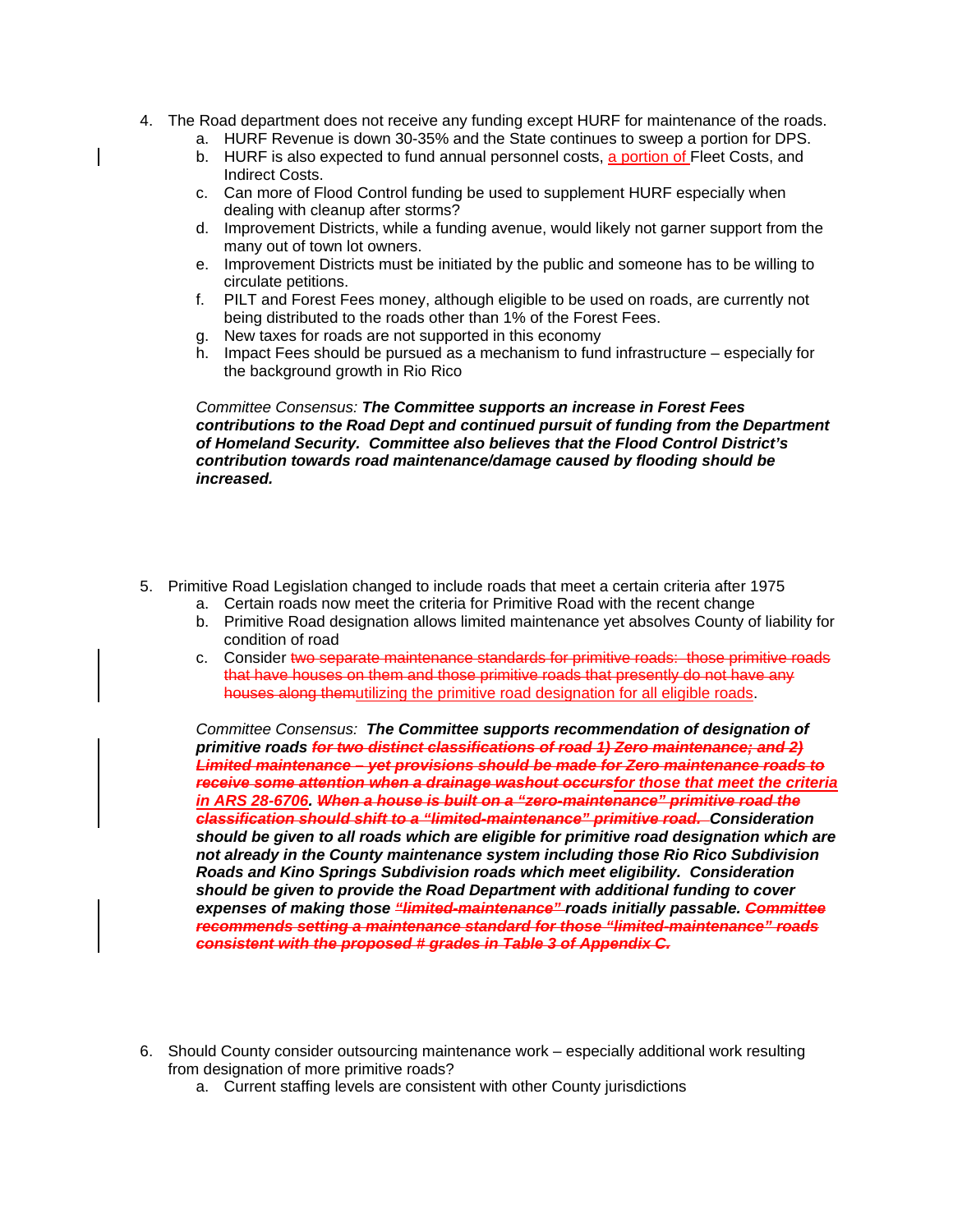- b. Projects that arise outside of normal maintenance scope might be good candidates to outsource.
- c. County is limited to constructing no more than \$200,000 per project without going to bid per Title 34 Thresholds.

*Committee Consensus: Committee recommends that the Public Works Department have the flexibility to outsource to contractors when cost effective. Consider bringing aboard a Job Order Contractor (JOC) for smaller projects.*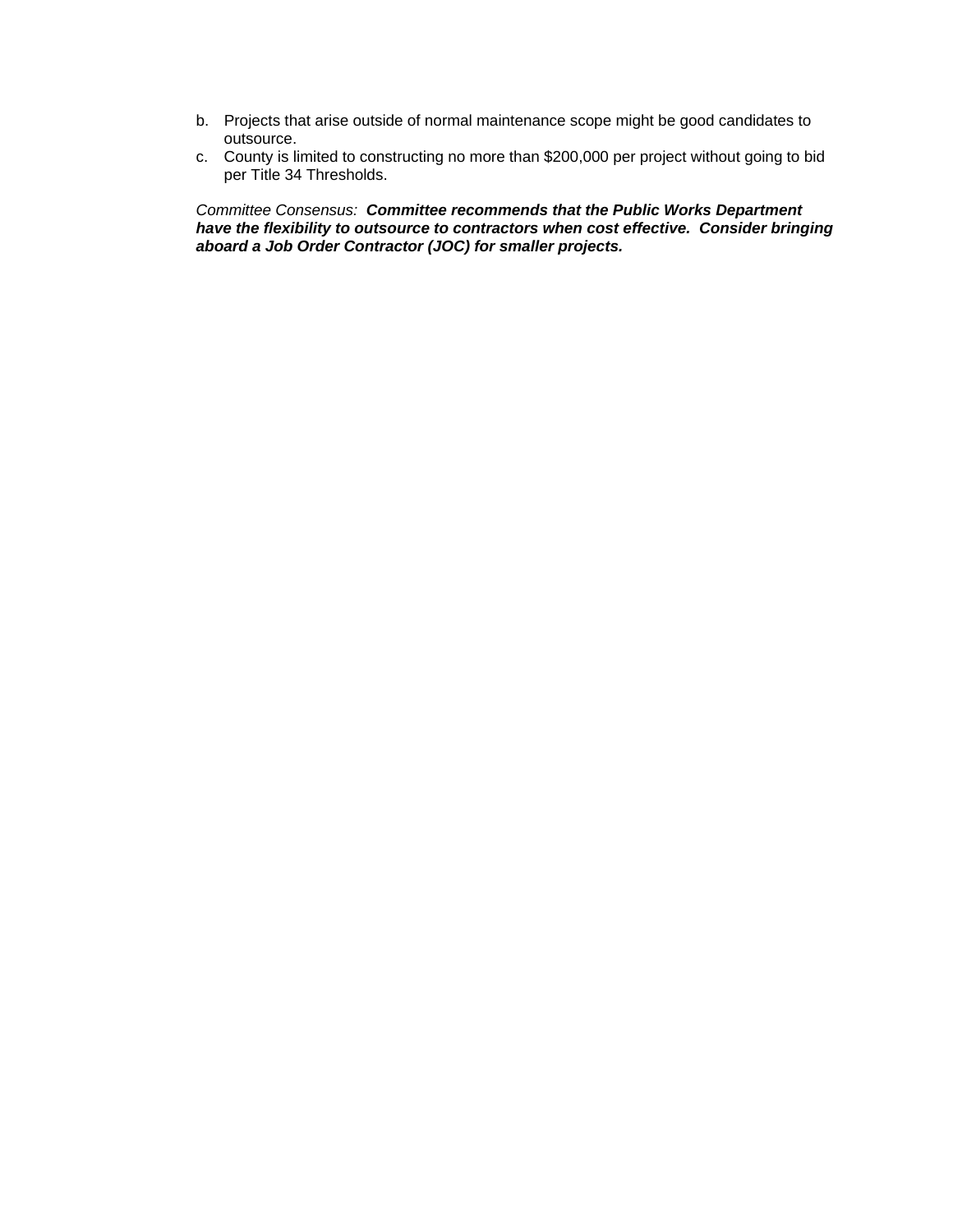**APPENDIX B**  ANALYSIS AND SOLUTION OPTIONS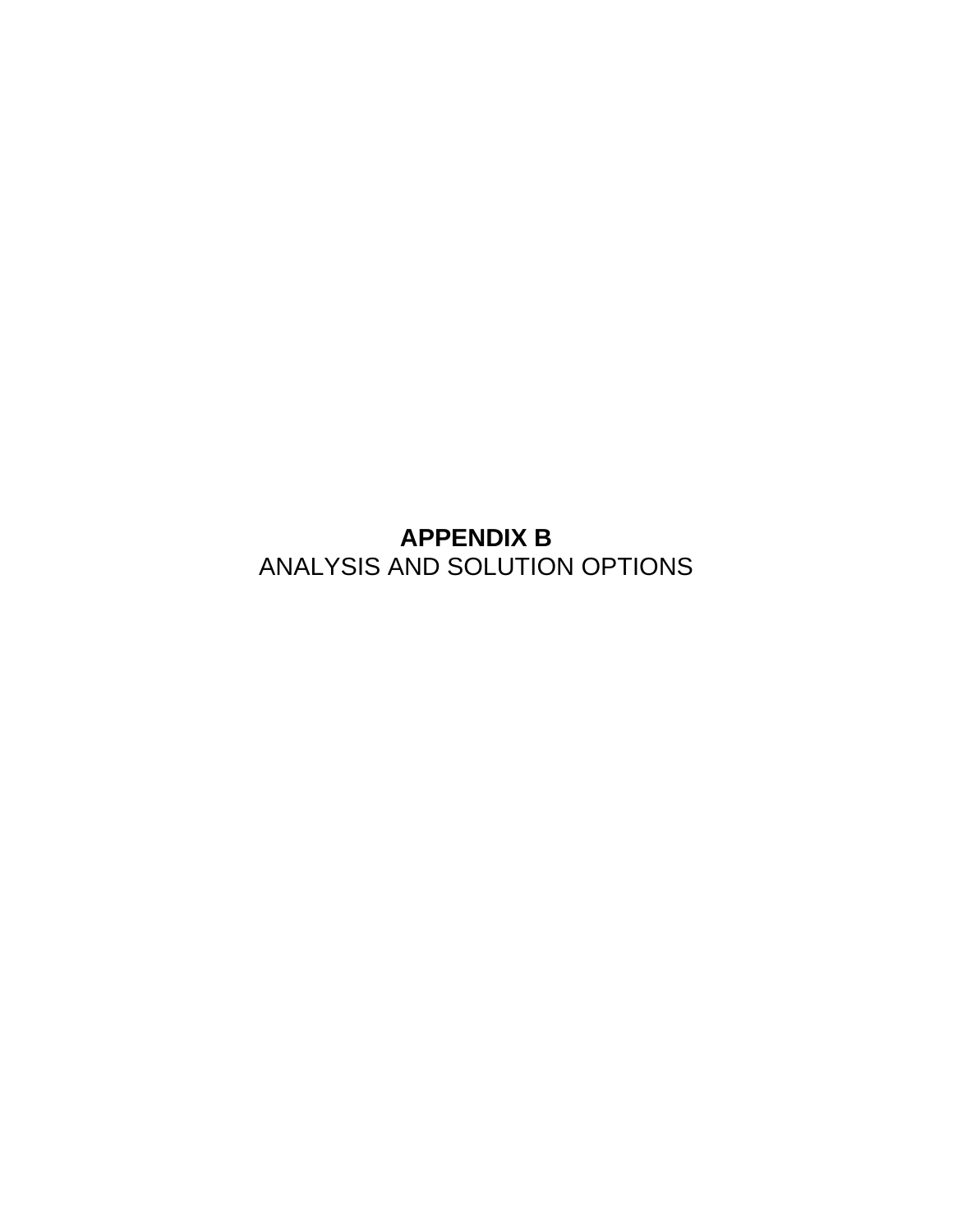# **APPENDIX B: DATA ANALYSIS & SOLUTION OPTIONS**

## **OPTION 1**

Status Quo: Continue Operations with No Change

This Option includes the following:

- 1. County Road Crews would once again begin to construct roads when requested by homeownersthose individuals/parties entitled to legal access.
- 2. Crews would construct to no standard
- 3. Crews would continue to have inconsistent standard of maintenance across the county
- 4. Road department would not have new funding to pay for construction/maintenance of new roads

| <b>Pros</b>                                    | <b>Cons</b>                                      |
|------------------------------------------------|--------------------------------------------------|
| Lot Owners would get physical access           | Road department would not have resources to open |
|                                                | new roads                                        |
| Lot Owners would get maintenance to their road | Road would not meet any standard                 |
|                                                | County would be exposed to lawsuits              |
|                                                | Drainage problems would be prevalent             |
|                                                | No additional funding to address added effort    |
|                                                | Equipment wear and tear                          |

*Committee Consensus: This option should not be pursued further*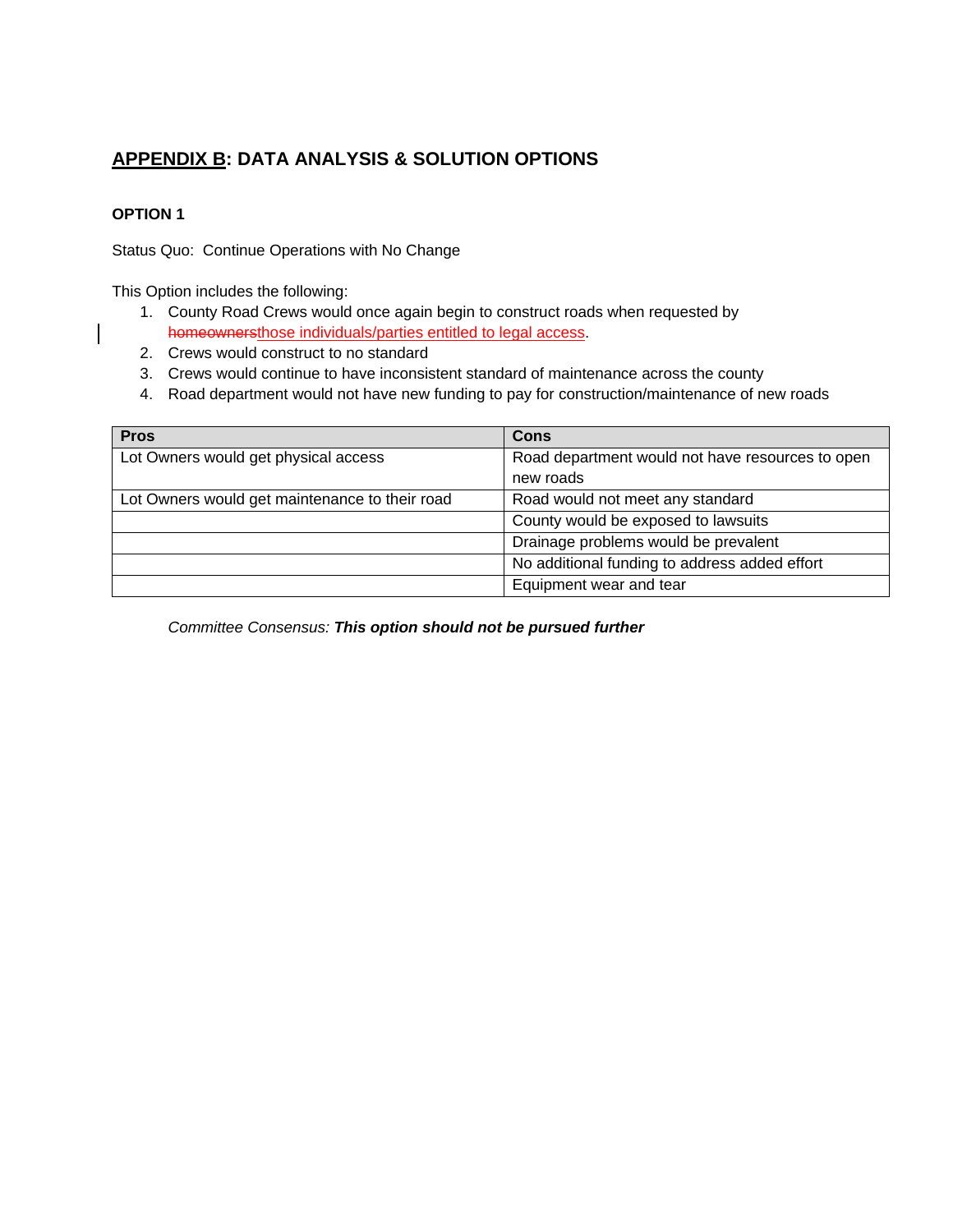Change Standards: Develop new design standard for Dirt Road

This Option includes the following:

- 1. Creating a design standard for dirt roads.
- 2. Creates a threshold where dirt roads are allowed
- 3. Limits enforcement of current pavement standard

| <b>Pros</b>                                    | <b>Cons</b>                                           |
|------------------------------------------------|-------------------------------------------------------|
| Would allow crews to build to a standard       | Dirt Roads have a constant changing surface           |
| Lot Owners would get physical access           | Standard would not always be present                  |
| Lot Owners would get maintenance to their road | No other Counties have dirt road standard             |
|                                                | County still has significant exposure to lawsuits     |
|                                                | Developers would argue that they can build dirt roads |
|                                                | Road department would not have resources to open      |
|                                                | new roads                                             |
|                                                | No additional funding to address added effort         |
|                                                | County is limited to constructing no more than \$200K |

*Committee Consensus: This option should not be pursued further – yet consider utilizing the primitive road designation.*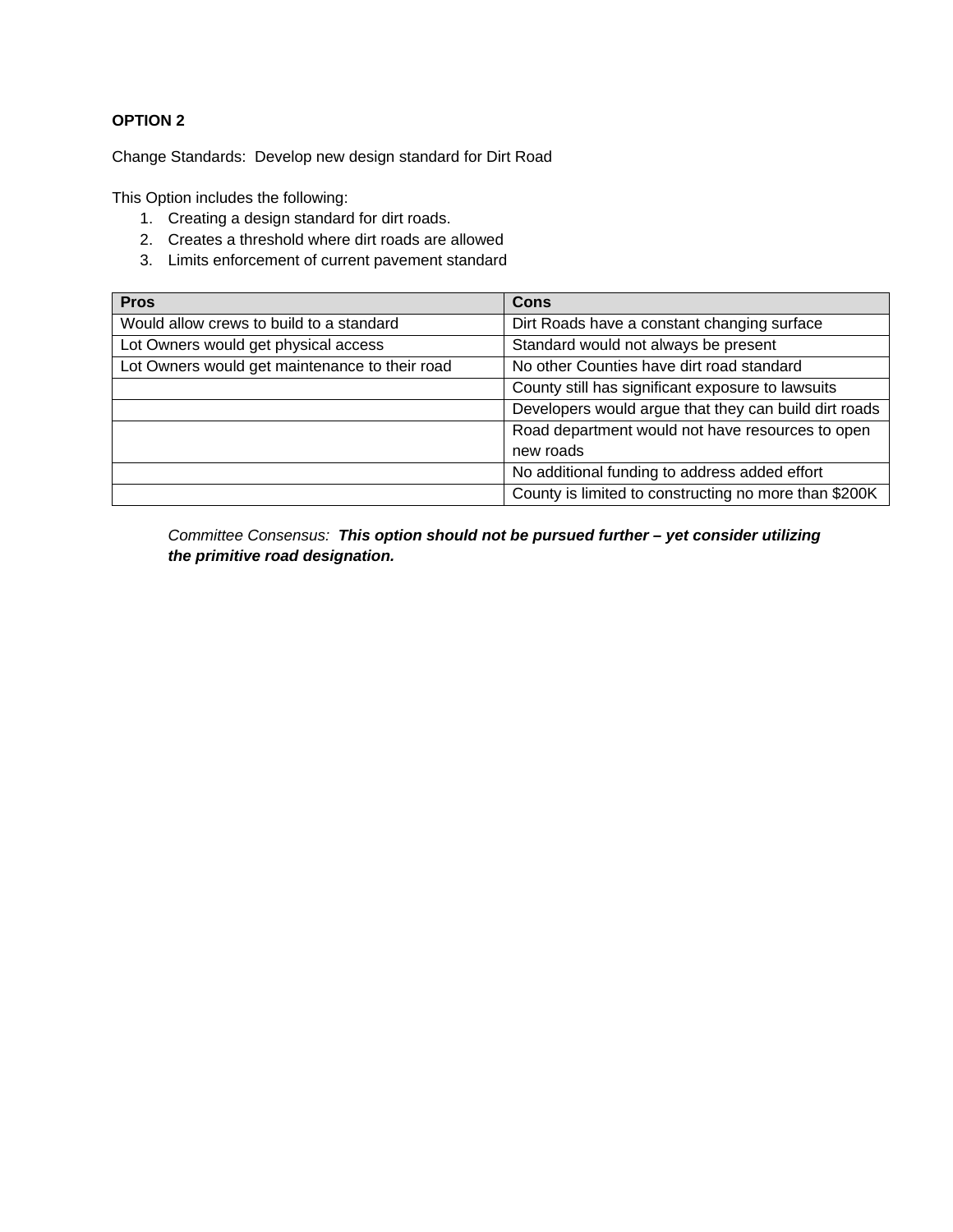Overhaul Distribution of Maintenance Dollars: Make consistent standard for dirt road maintenance

This Option includes the following:

- 1. Creating classifications of dirt roads.
- 2. Creates standard for number of grades per year per classification type
- 3.2. Redistributes resources within the County to accomplish consistent level of maintenance

| <b>Pros</b>                                          | <b>Cons</b>                                         |
|------------------------------------------------------|-----------------------------------------------------|
| Everyone would receive consistent level of service   | Some parts of County would receive less             |
|                                                      | maintenance than they are currently receiving       |
| Frees up resources                                   | More Forest Service roads might not be passable for |
|                                                      | passenger cars                                      |
| Better control over maintenance expenditures         |                                                     |
| Schedule would be available to inform public of next |                                                     |
| maintenance service                                  |                                                     |
|                                                      |                                                     |
|                                                      |                                                     |
|                                                      |                                                     |
|                                                      |                                                     |

*Committee Consensus: The Committee supports this option and recommends that the Public Works Department be able to implement the classifications and "# of grades per year" as proposed in Table 3, Appendix C.*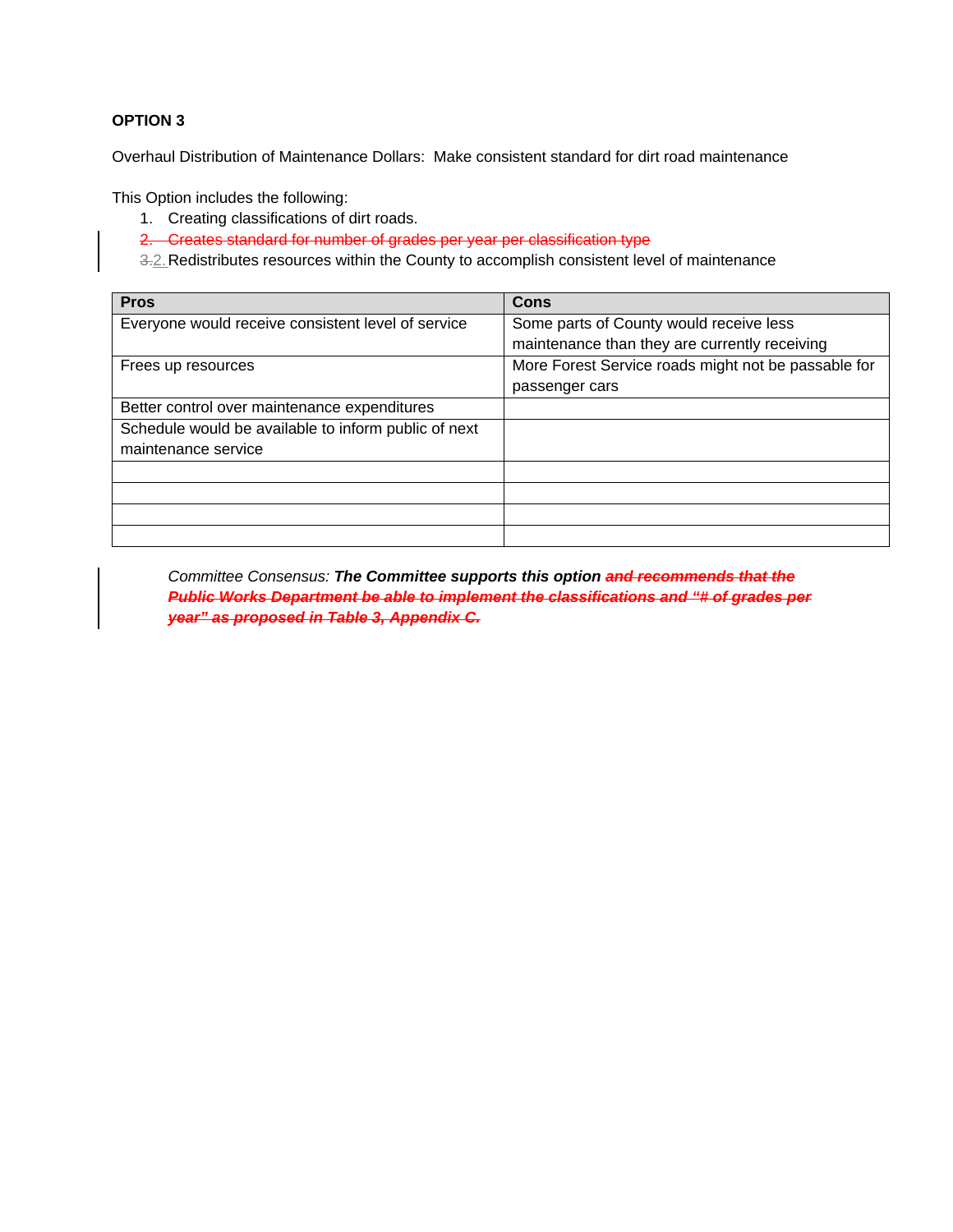More Funding: Identify other sources of funding for road maintenance:

This Option includes the following:

- 1. Providing a Non-HURF funding source.
- 2. Identifying eligible funding for roads not currently being used on roads
- 3. Pursuing impact fees for Rio Rico

| <b>Pros</b>                                        | Cons                                                |
|----------------------------------------------------|-----------------------------------------------------|
| Additional funding would allow more grading output | The General Fund is currently depleted and not an   |
|                                                    | opportunity                                         |
| Grading Capacity could increase                    | Forest Fees are currently being used by the Schools |
| Frees up resources                                 | Cuts would have to be made to free up other funding |
| Lot Owners would get physical access               | Not a good time for new taxes                       |
| Lot Owners would get maintenance to their road     |                                                     |
|                                                    |                                                     |
|                                                    |                                                     |
|                                                    |                                                     |

*Committee Consensus: The Committee believes that the Road Department should receive more than \$7,500 from forest fees (approximately 1%). Coconino County uses 50% of its Forest Fees for roads. Committee believes that the County should pursue impact fees now while development is slow. Additionally, Committee believes that the County should pursue road maintenance funding from DHS since they are the primary beneficiary of many of the County Roads. As allowed by State Law, Flood Control District should contribute more towards the maintenance/damage to roads caused by flooding. Committee also believes that the County should pursue funding from BECC/Nadbank for dust control as a means of paving highly travelled dirt roads. County should not require the Road Fund to bear 100% of fleet maintenance personnel costs – uncaptured costs should be distributed among all benefitting departments – which will effectively free up resources to be used on roads.*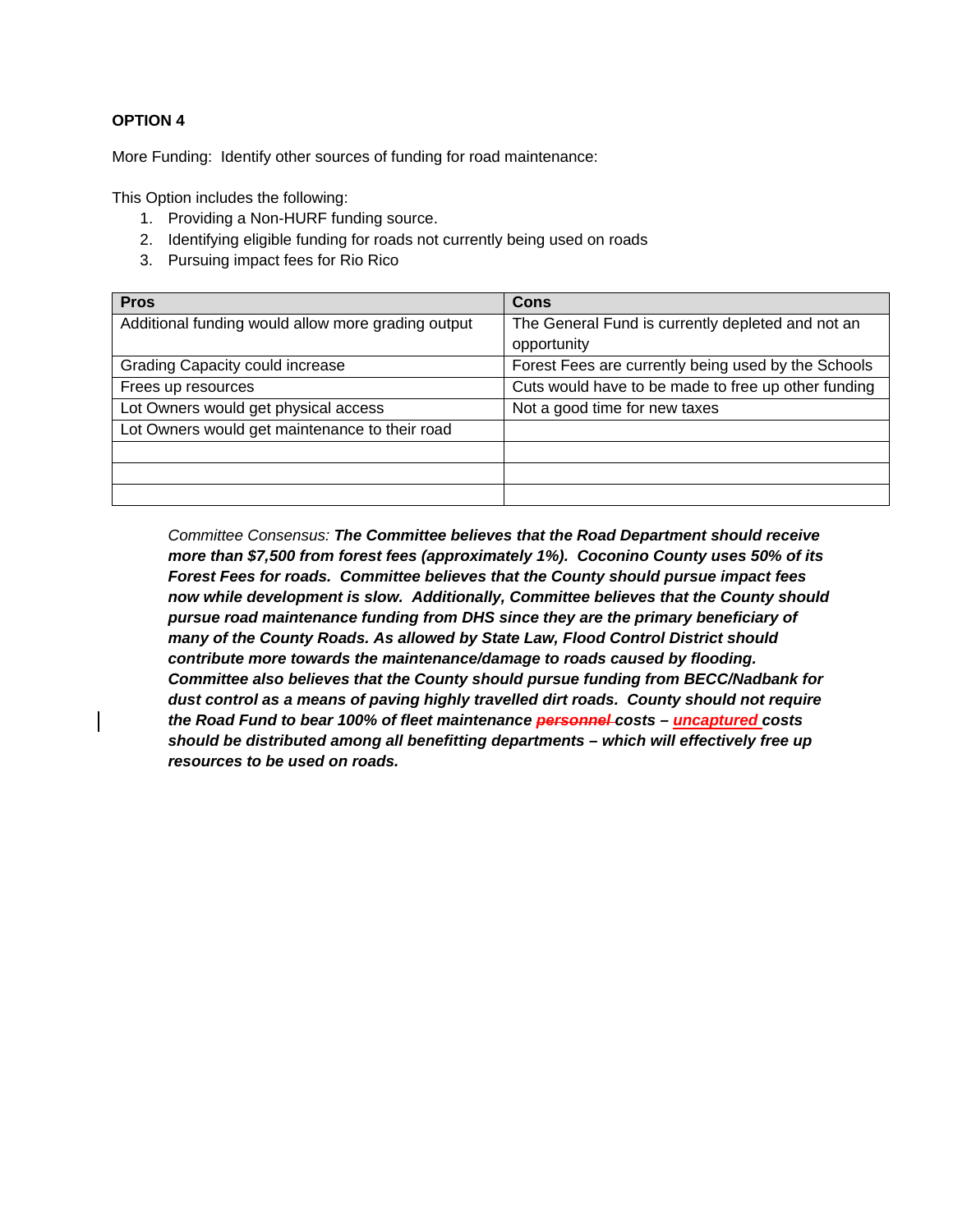Primitive Roads: Designate Primitive Roads and provide standard of maintenance for them

This Option includes the following:

- 1. Identify which roads currently meet the new Primitive Road Standard.
- 2. Designate Primitive Roads via resolution of the Board
- 3. Create two levels of maintenance for Primitive Roads: Zero Maintenance (for those with no houses) and Limited Maintenance (for those with houses)

| <b>Pros</b>                                       | <b>Cons</b>                                      |
|---------------------------------------------------|--------------------------------------------------|
| County has no liability for a primitive road      | The maintenance would be limited and not regular |
| Lot Owners would get physical access              | No additional funding for the added effort       |
| Lot Owners would get limited maintenance to their |                                                  |
| road                                              |                                                  |
| County would not have to bring the road to any    |                                                  |
| standard                                          |                                                  |
|                                                   |                                                  |
|                                                   |                                                  |
|                                                   |                                                  |
|                                                   |                                                  |

*Committee Consensus: County should pursue as an immediate option to provide access and limit liability.*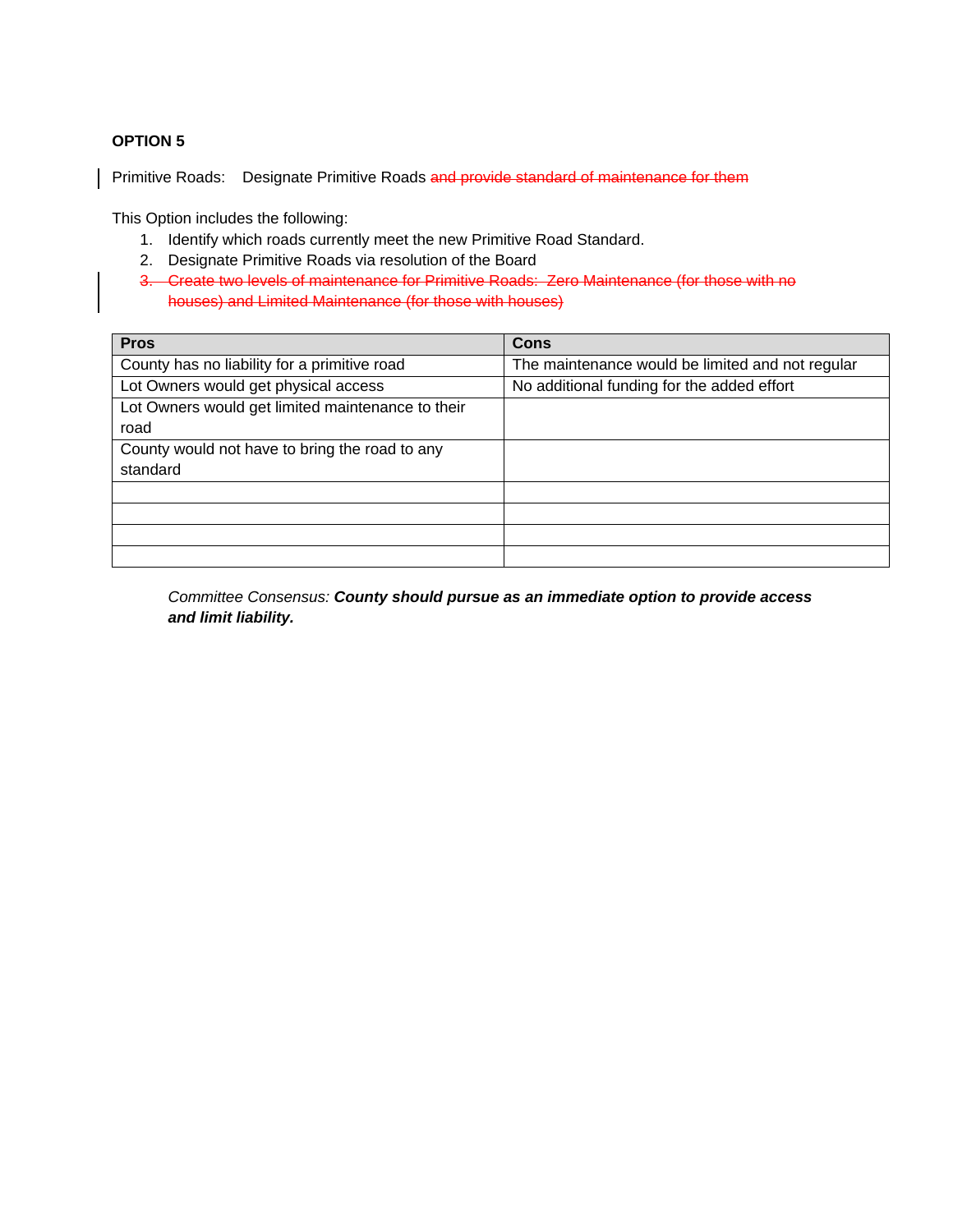Outsourcing Maintenance Work: Hiring contractor to do maintenance work instead of internal staff

This Option includes the following:

- 1. Utilizing the services of an Outside Contractor
- 2. Identifying maintenance efforts that might be more efficiently done by an outside contractor
- 3. Hiring freeze until it is determined that position is more cost effective than contracting

| <b>Pros</b>                                          | <b>Cons</b>                                      |
|------------------------------------------------------|--------------------------------------------------|
| Could be more cost effective for large areas of work | Potentially Eliminates county positions          |
| Reduces Overhead - Personnel Costs                   | Reduces ability to address non-scheduled         |
|                                                      | maintenance                                      |
| Contractor can be terminated if/when no longer       | Reduces ability to respond to emergency issues   |
| necessary                                            |                                                  |
| Contractor's paid for effort and quantity            | Contractors inflexible to help other departments |
| Could be utilized for added effort outside of County |                                                  |
| capabilities                                         |                                                  |
| Reduces fleet cost/wear and tear on equipment        |                                                  |
|                                                      |                                                  |
|                                                      |                                                  |

*Committee Consensus: The Public Works Department should be able to pursue this option if it is cost-effective.*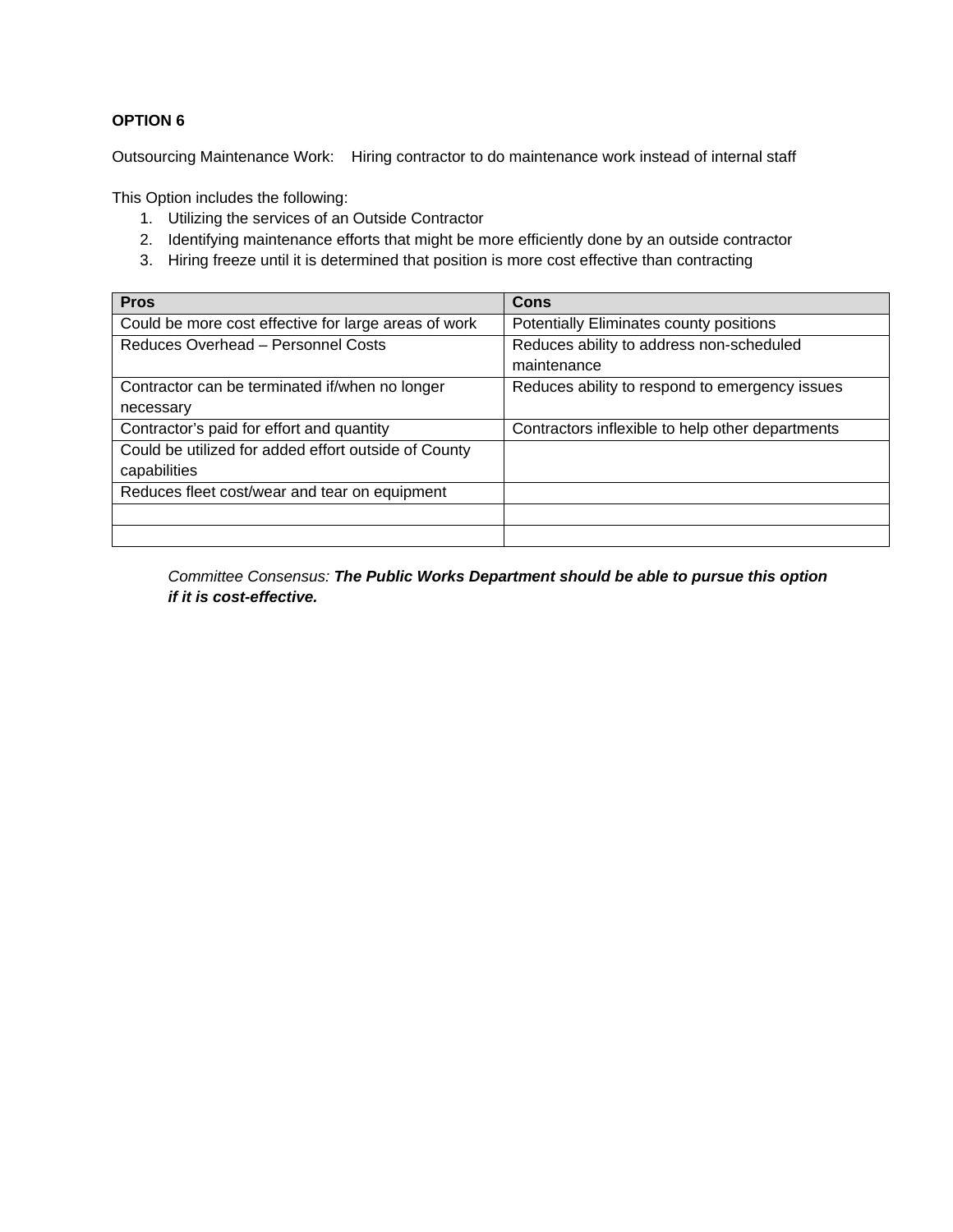**APPENDIX C**  COST AND BUDGET INFORMATION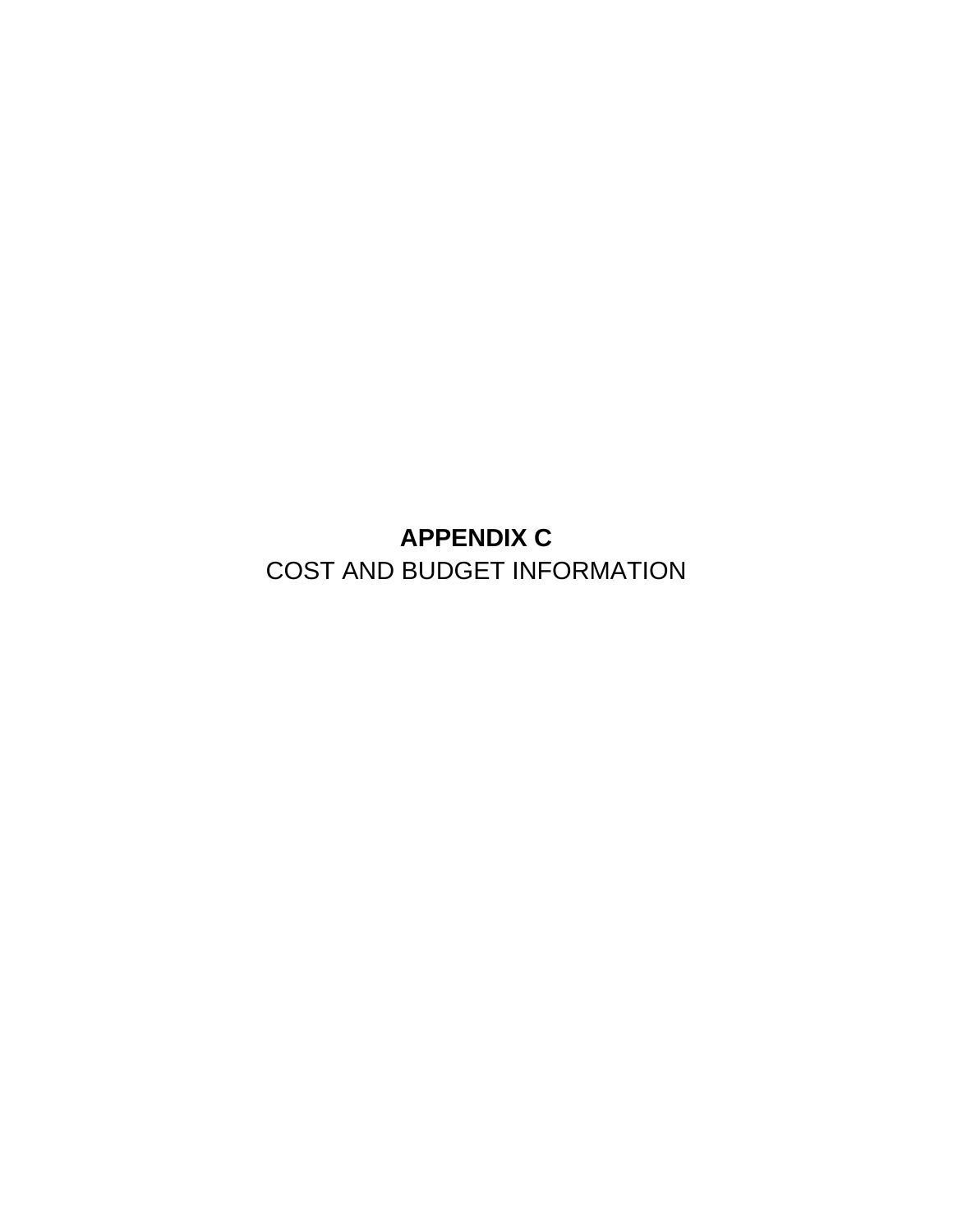# **APPENDIX C: COST & BUDGET INFORMATION**

| <b>ACTIVITY</b>                | <b>ANNUAL COST/MILE (\$)</b> | <b>INCREASED</b><br><b>LIABILITY COSTS?</b><br>(Y/N) |
|--------------------------------|------------------------------|------------------------------------------------------|
| Maintain County Dirt Road      | \$1,000-5,000                | Υ                                                    |
| <b>Maintain Paved Road</b>     | \$3,500                      | N                                                    |
| <b>Outsource Grading</b>       | \$2,000                      | Υ                                                    |
| <b>Construct to Standards</b>  | \$1,300,000                  | N                                                    |
| Make Primitive Road Passable   | \$18,000                     | N                                                    |
| <b>Maintain Primitive Road</b> | $$0-1,000$                   | N                                                    |

# **Table 1, Assorted Annual Costs Per Mile of Road**

## **BUDGET**

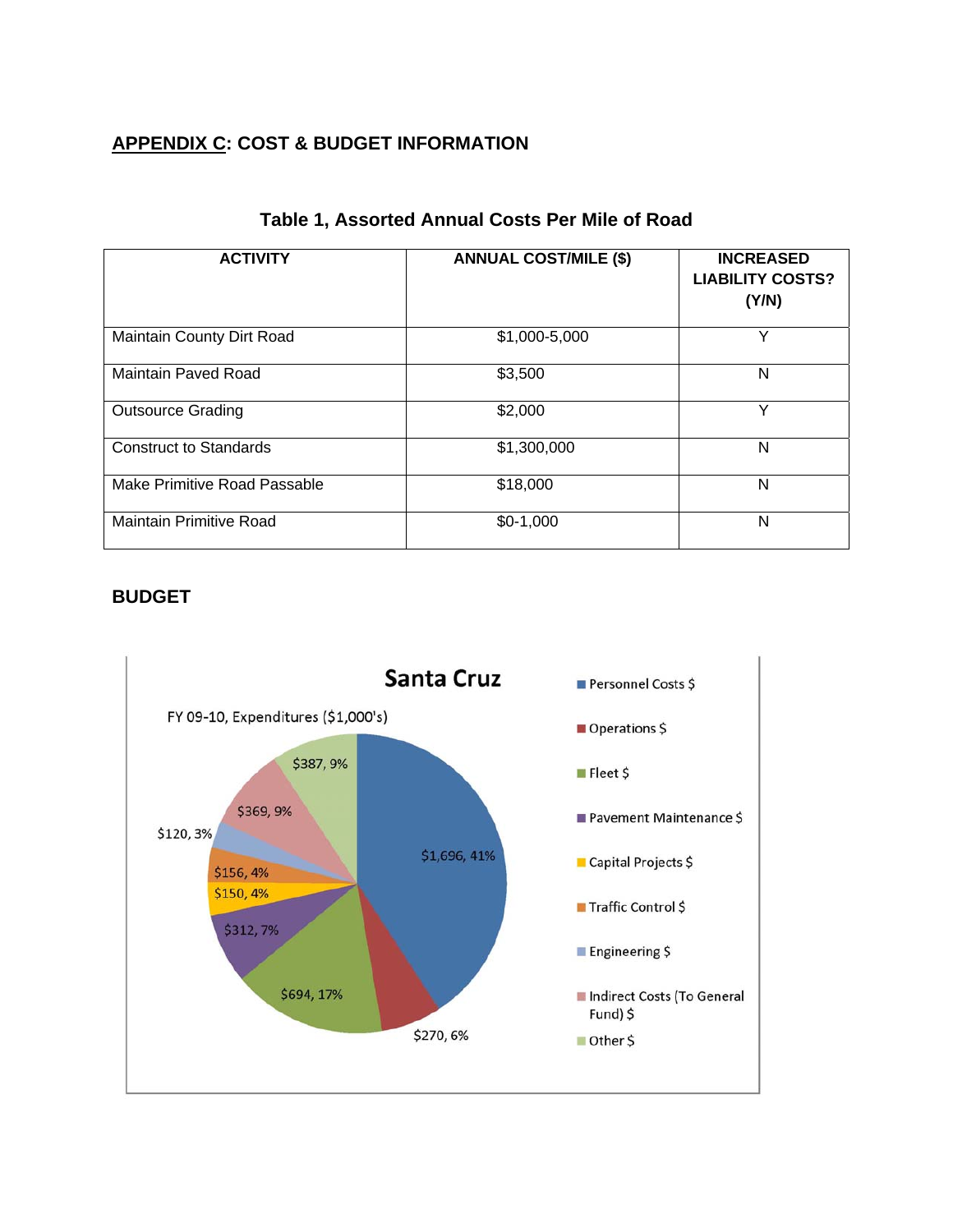# **TABLE 2, GRADING POTENTIAL**

## **Annual Labor Potential Heavy Equipment Operators**

Heavy Equipment Operator

| 2080                      | Hours per year                    |
|---------------------------|-----------------------------------|
| 128                       | Vacation hrs                      |
| 104                       | Sick hrs                          |
| 320                       | Project hrs                       |
| 200                       | Mobilization                      |
| 320                       | Monsoon hrs                       |
| 80                        | Holiday hrs                       |
| 208                       | hrs admin/training                |
| 720                       | hrs grading                       |
| <b>Combined Potential</b> |                                   |
| 5                         | <b>Heavy Equipment Operators</b>  |
| 720                       | hrs grading (ea)                  |
| 3600                      | hrs total annual grading output   |
| 4                         | miles graded per day              |
| 1800                      | miles total annual grading output |
| 320                       | miles of dirt road                |
| 6                         | grades per road per year          |